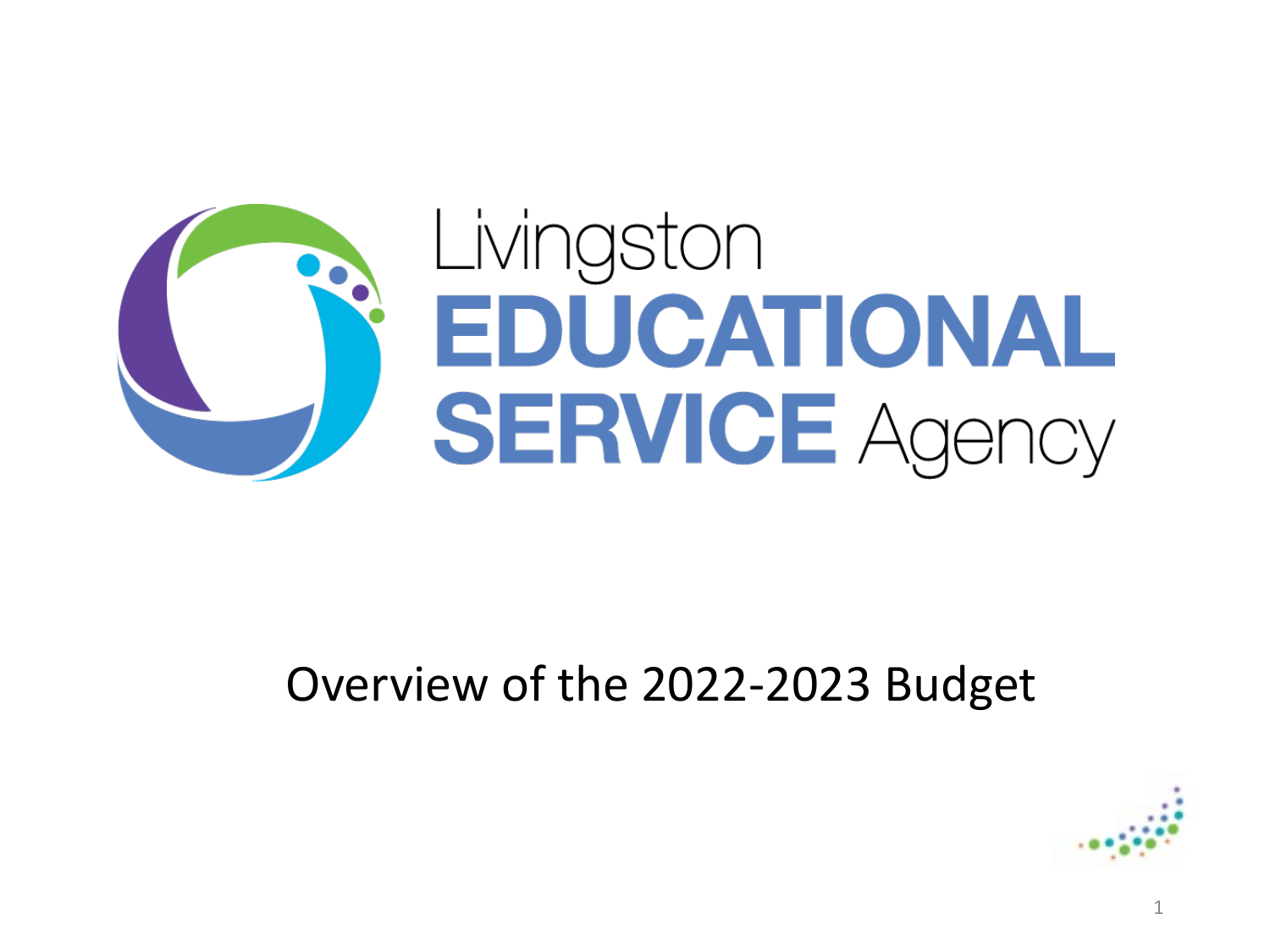## [Livingston](mailto:kaiser3@charter.net) ESA Board of Education

- Mrs. LuAnn Loy, President (Brighton). Current term expires June 30, 2023.
- Mr. Donald K. Cortez, Vice-President (Howell). Current term expires June 30, 2023.
- Mr. Harold Fryer, Secretary (Fowlerville). Current term expires June 30, 2025.
- Mr. Gary Kaiser, Treasurer (Pinckney). Current term expires June 30, 2025.
- Mrs. Eileen Jankowski , Trustee (Hartland). Current term expires June 30, 2027.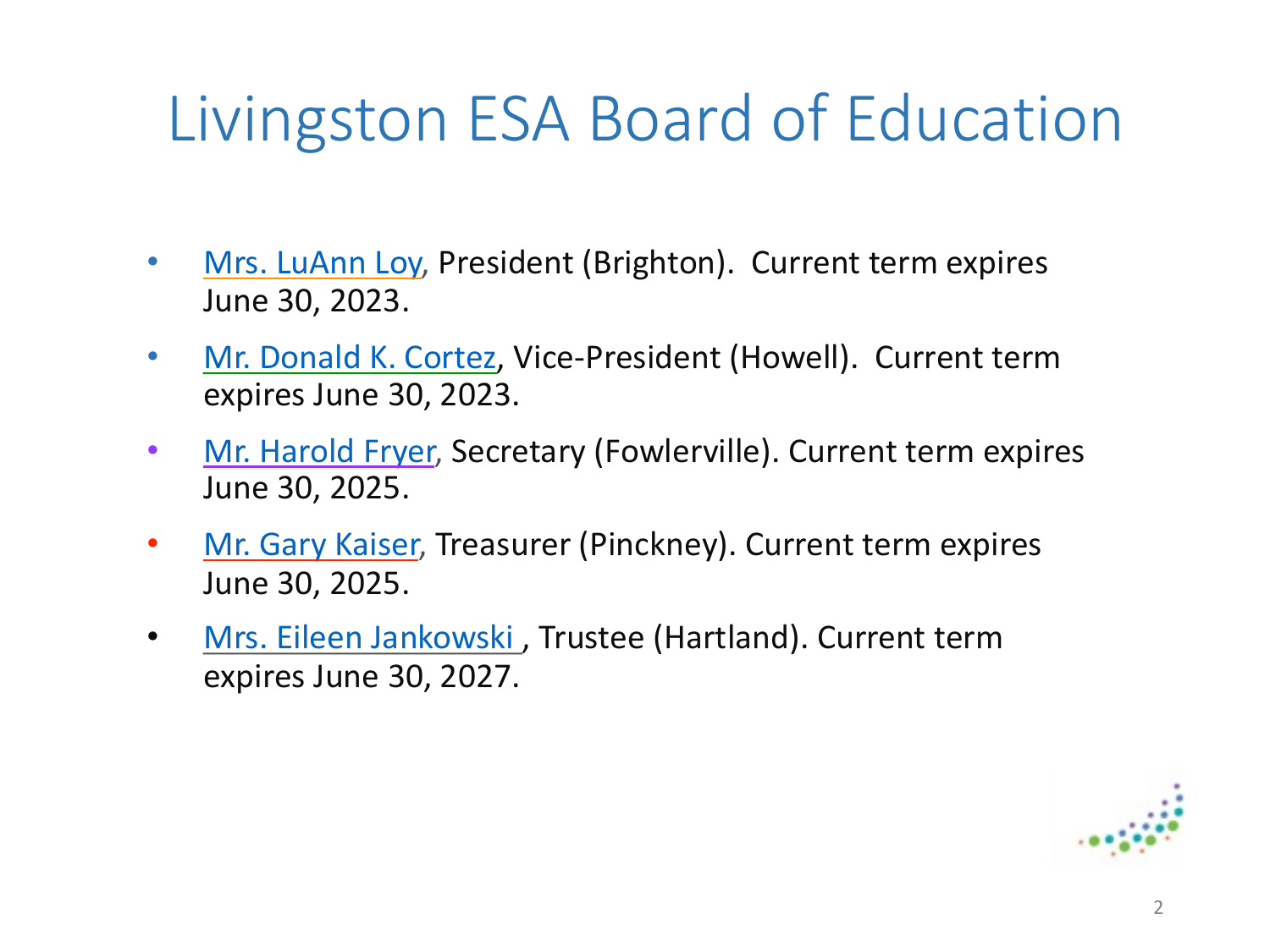# Our Goal

Typical Annual Process

- Explain the mandated budget review process
- Review your role in this process
- Give you the information you need to carry out your role
- Support you in your efforts

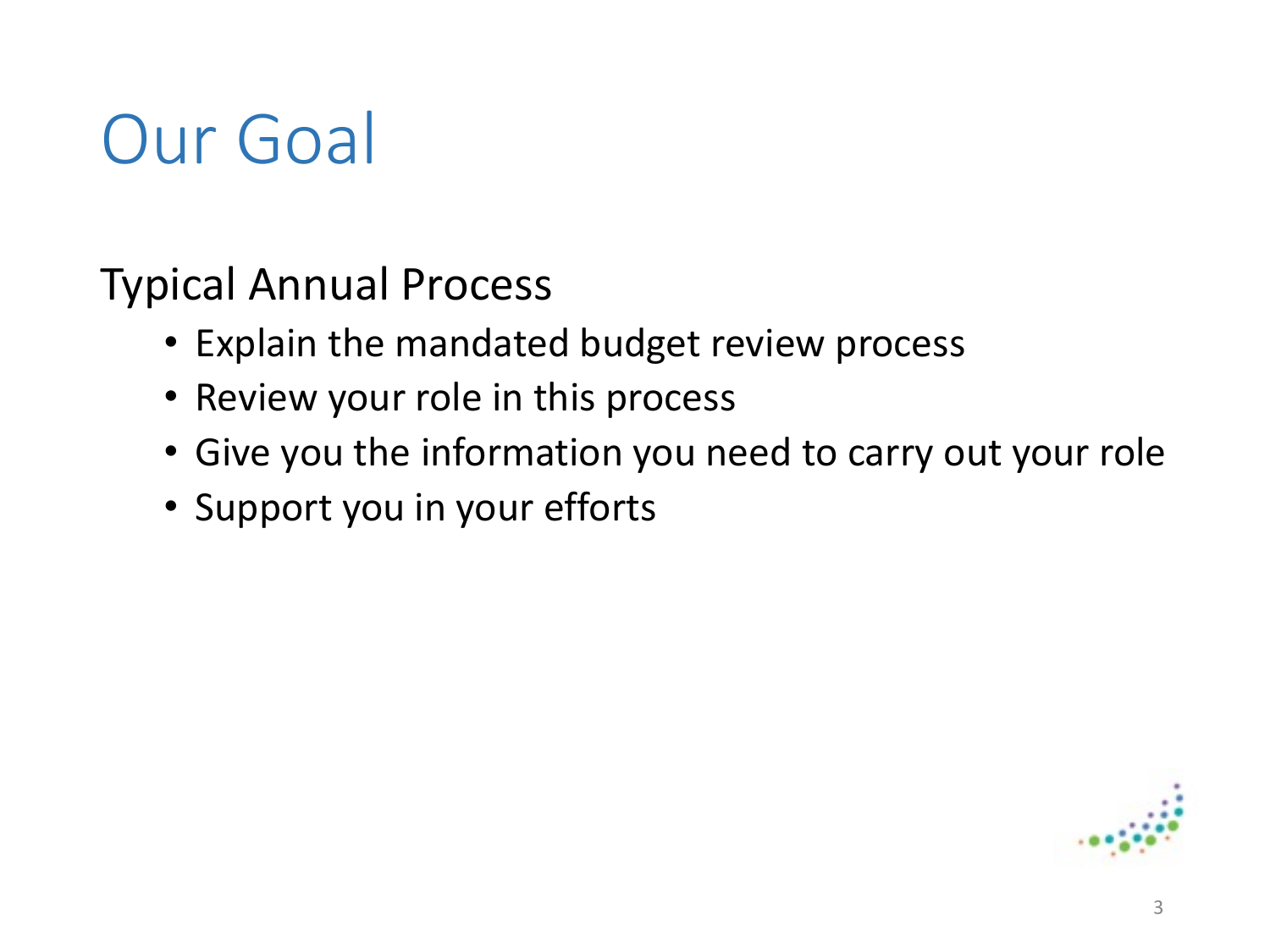#### Process for Livingston ESA Budget Adoption

Section 624 of the Revised School Code created a process for the Livingston ESA general fund budget to be approved by local boards. The Agency has elected to present for consideration the Special Education Budget as well as the General Education Budget. The following calendar outlines the steps and deadlines for the process:

| By May $1st$             | The Livingston ESA school board submits the proposed General<br>Education and Special Education Fund budget for the next school<br>fiscal year to the board of each constituent district for review.                    |
|--------------------------|-------------------------------------------------------------------------------------------------------------------------------------------------------------------------------------------------------------------------|
| By June 1st              | Local boards review the Livingston ESA proposed budgets and adopt<br>a resolution expressing support or disapproval; if disapproval,<br>submit any specific objections and proposed changes to Livingston<br><b>ESA</b> |
| By June 30 <sup>th</sup> | Livingston ESA Board receives/considers any specific objections or<br>proposed changes and holds the annual budget hearing to approve<br>the budget                                                                     |

4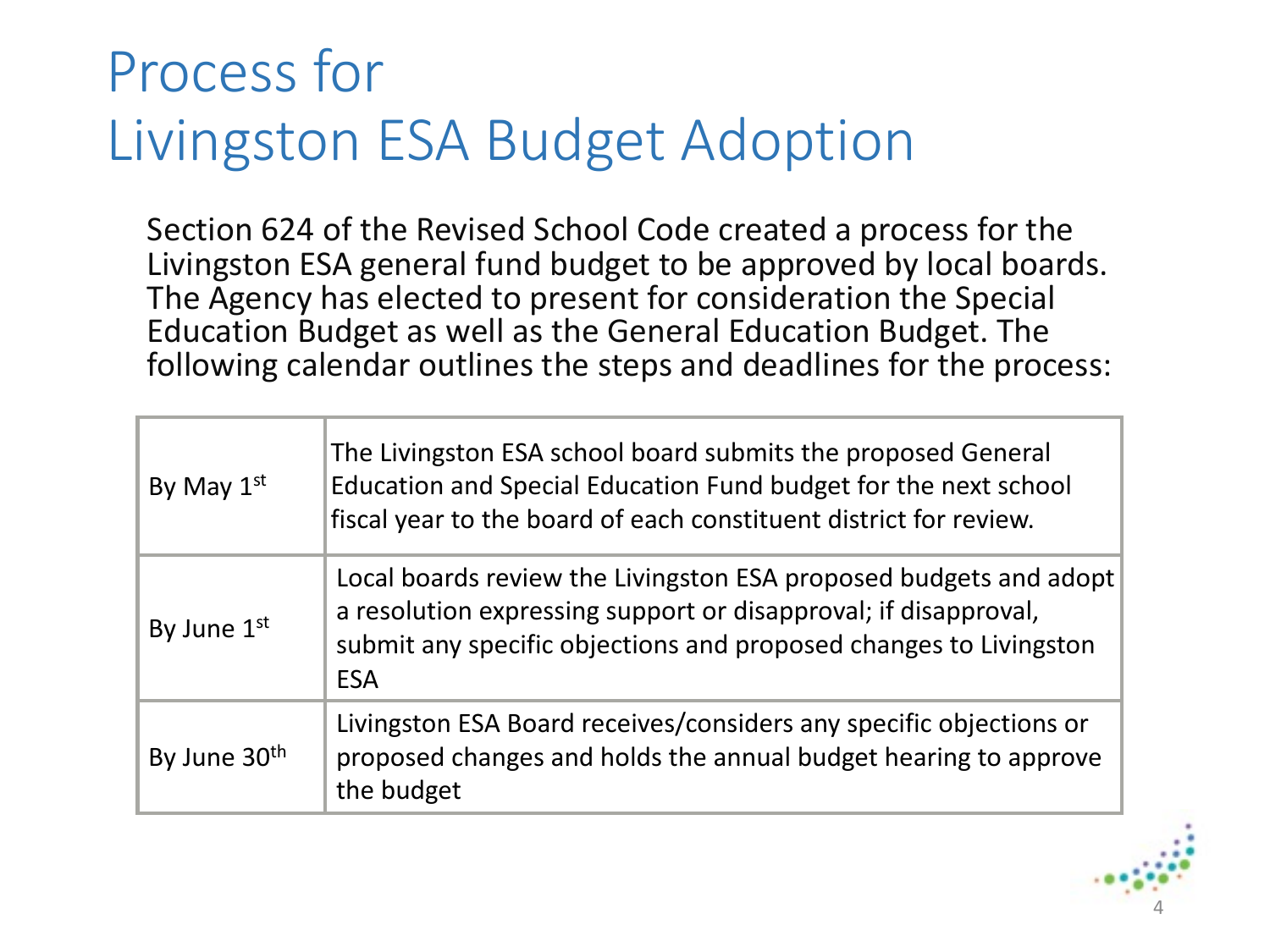#### Financial Trends & Information Special Education Fund Tax Levy



Average revenue growth since 2019 = 4%

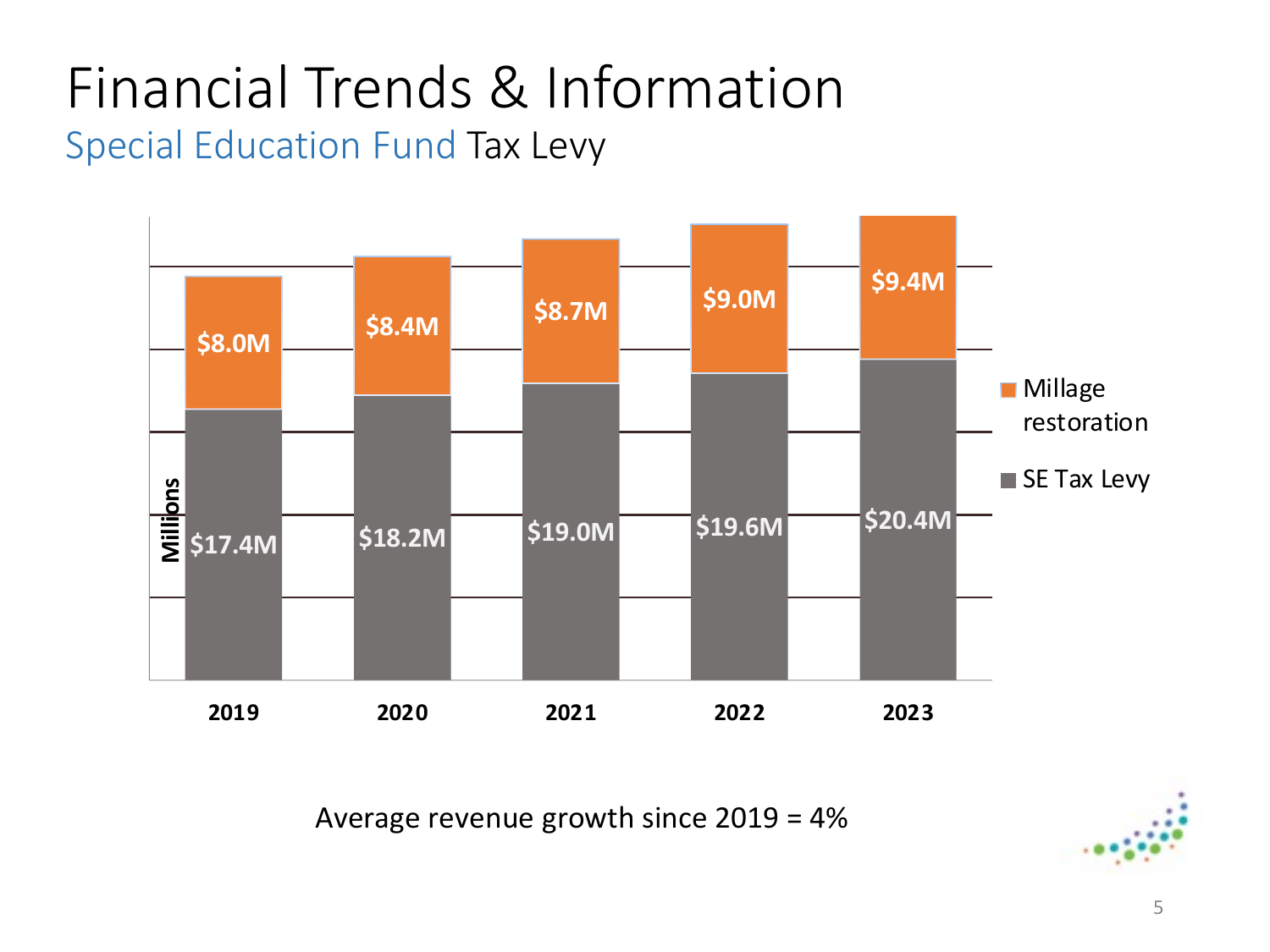#### Financial Trends & Information General Fund Section 81

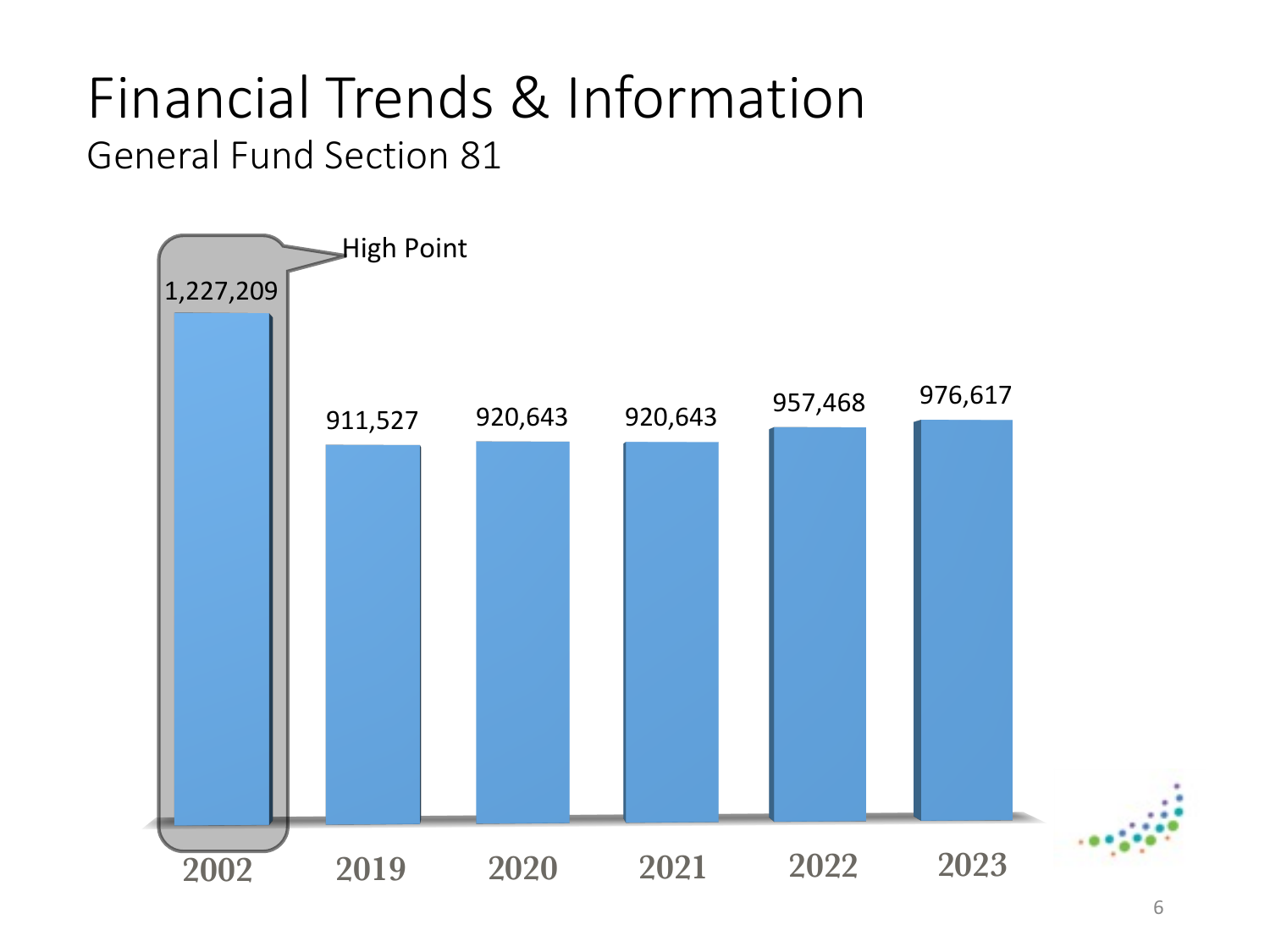#### Primary Budget Assumptions (General & Special Education Funds)

- Section 81 Revenues *– 2.0% increase*
- Taxable Values *– 5.5 % Increase (confirmed by County Equalization)*
- Wage Rates *– 2.0 % \*contingent on local settlements*
- Retirement Rate *- 44%*
- Health Benefits *- "Hard Caps"*
- Annual Special Education Millage Distribution *- \$4,900,000*
- Headlee Restoration Millage Distribution- *\$9,400,000*
- Continuation of "One Time" Supplemental Millage Distribution- *\$500,000*

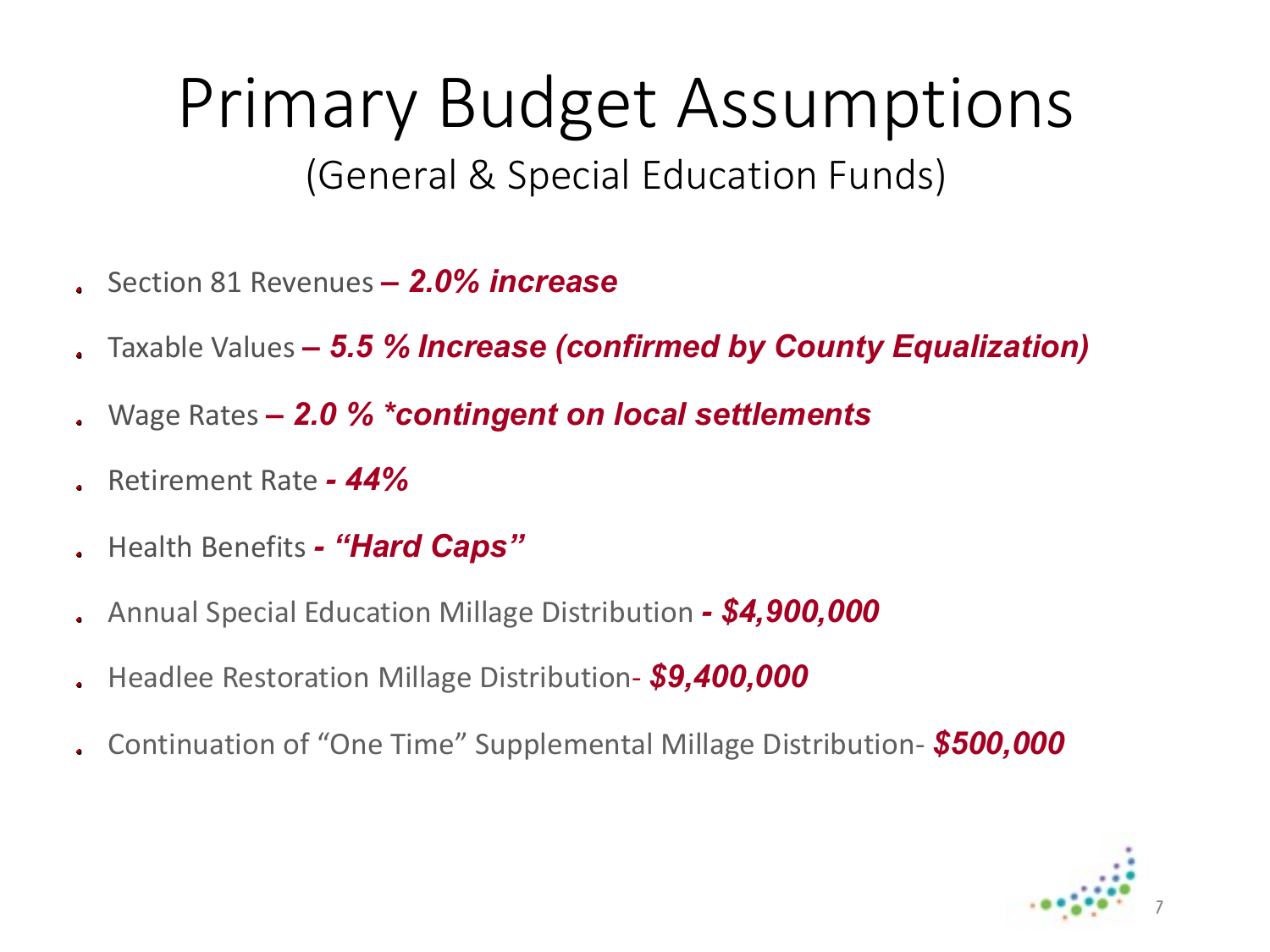### Livingston ESA Staffing Allocation

|                                            |            |                          |                          |                          |                          |                          | Curriculum               |                             |                          |               |
|--------------------------------------------|------------|--------------------------|--------------------------|--------------------------|--------------------------|--------------------------|--------------------------|-----------------------------|--------------------------|---------------|
|                                            |            |                          |                          |                          |                          | Pathway/Early            | &                        | Career                      | Ed.                      |               |
|                                            |            | Brighton   Fowlerville   | Hartland                 | Howell                   | Pinckney                 | $On^*$                   |                          | Instruction   Development** | Center***                | <b>TOTALS</b> |
|                                            | <b>FTE</b> | <b>FTE</b>               | <b>FTE</b>               | <b>FTE</b>               | <b>FTE</b>               | <b>FTE</b>               | <b>FTE</b>               | FTE                         | <b>FTE</b>               | <b>FTE</b>    |
| Administrative offices                     | 6.0        | 1.7                      | 2.4                      | 7.6                      | 4.2                      | 14.5                     | 3.0                      | 9.0                         | 20.7                     | 69.1          |
| Special Education Provider                 | 28.4       | 14.6                     | 26.7                     | 34.7                     | 11.6                     | 24.6                     | $\overline{\phantom{a}}$ | $\overline{\phantom{a}}$    | $\overline{\phantom{a}}$ | 140.6         |
| Special Education Provider- County Wide    |            | $\overline{\phantom{a}}$ | $\overline{\phantom{a}}$ | $\sim$                   | $\overline{\phantom{a}}$ | $\overline{\phantom{a}}$ | $\overline{\phantom{a}}$ | $\overline{\phantom{a}}$    | 14.5                     | 14.5          |
| Special Education Teacher/Aide             | 1.3        | $\overline{\phantom{a}}$ | 1.6                      | 5.4                      | $\overline{\phantom{0}}$ | 79.0                     | $\overline{\phantom{a}}$ | $\overline{\phantom{a}}$    | 2.0                      | 89.3          |
| Transportation (Drivers, Mechanics, Aides) | 29.0       | $\overline{\phantom{a}}$ | 43.0                     | 47.0                     | 22.0                     | 70.0                     | $\overline{\phantom{a}}$ | $\overline{\phantom{a}}$    | $\overline{\phantom{a}}$ | 211.0         |
|                                            |            |                          |                          |                          |                          |                          |                          |                             |                          |               |
| Technology                                 | 3.1        | 3.7                      | 0.4                      | $\overline{\phantom{a}}$ | $\overline{\phantom{a}}$ | 1.0                      | $\overline{\phantom{a}}$ | $\overline{\phantom{a}}$    | 1.4                      | 9.6           |
| Early Childhood (Head Start, GSRP)         | 6.0        | 12.0                     | 9.0                      | 33.0                     | 6.0                      | $\overline{\phantom{a}}$ | $\overline{\phantom{a}}$ | $\overline{\phantom{0}}$    | 12.0                     | 78.0          |
|                                            | 73.8       | 32.0                     | 83.1                     | 127.7                    | 43.8                     | 189.1                    | 3.0                      | 9.0                         | 50.6                     | 612.1         |

\*Pathway/ Early On:

Includes Pathway school, Adult Transition programs, Early-On (0-3 years)

\*\*Career Development:

Includes Career and Technical Education consortium (CTE, Adult Ed, Alternative Ed, Early Middle College)

\*\*\*Ed Center:

Administrative offices include: A/P, Payroll, Student Count Auditor, Medicaid, Special Education Compliance Monitoring/Support, Communications, HR, Administrative Assistants, Receptionist, Custodial/Maintenance, Superintendent, Assistant Superintendents

8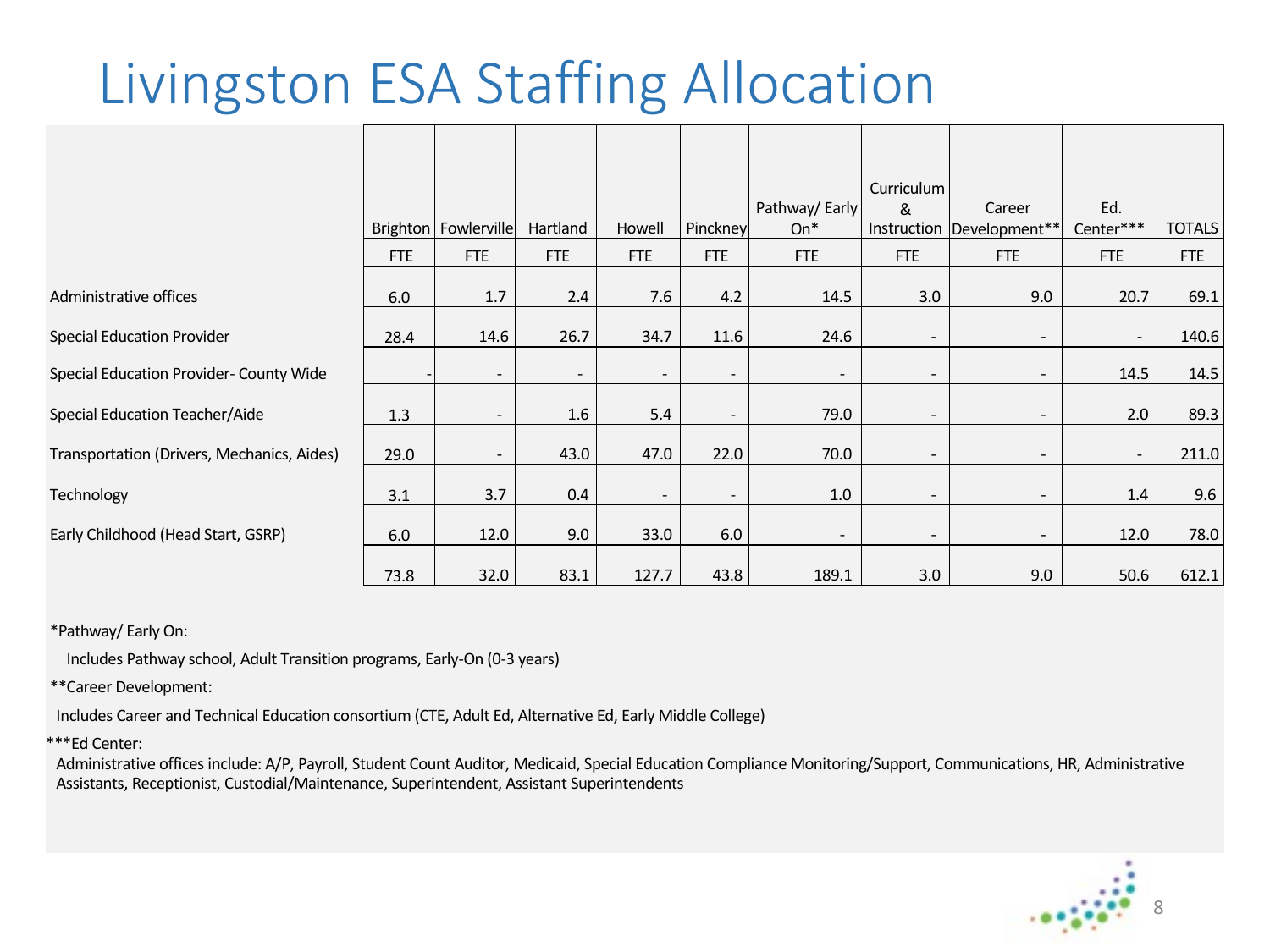## Primary Expenditure Categories

| Livingston ESA General & Special Education Funds |      |  |  |
|--------------------------------------------------|------|--|--|
| <b>Salaries &amp; Benefits</b>                   | 6/%  |  |  |
| Outgoing Transfers (88% to local districts)      | 25%  |  |  |
| Supplies & Materials, Purchased Services, Other  | 8%   |  |  |
| <b>Total</b>                                     | 100% |  |  |

| <b>Average Livingston County District</b>       |             |
|-------------------------------------------------|-------------|
| <b>Salaries &amp; Benefits</b>                  |             |
| <b>Outgoing Transfers</b>                       | <b>5%</b>   |
| Supplies & Materials, Purchased Services, Other | 20%         |
| <b>Total</b>                                    | <b>100%</b> |

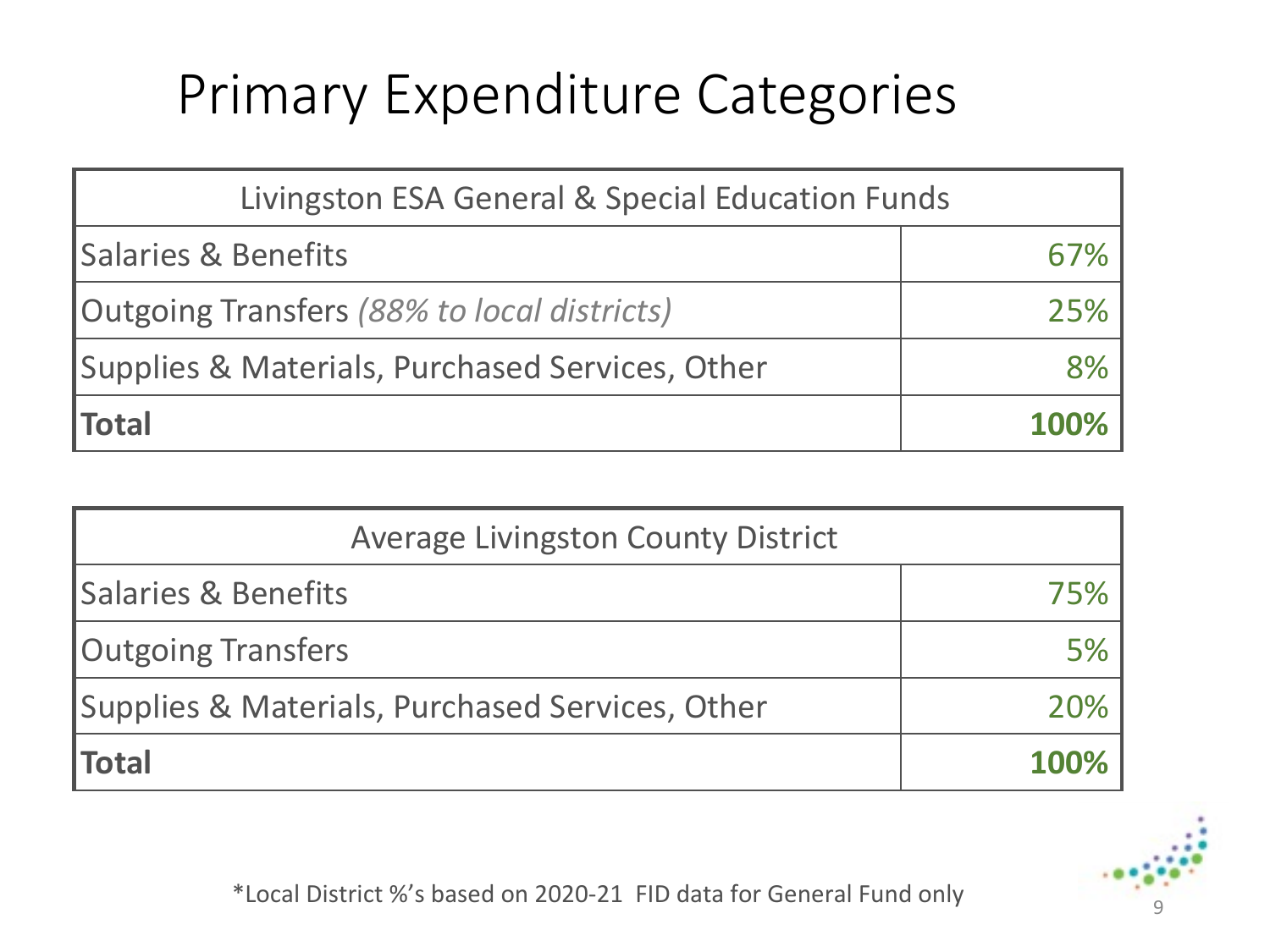## FY 2022-2023 Summary by Fund

|                               | <b>General Fund</b> | <b>Special Education</b><br>Fund |
|-------------------------------|---------------------|----------------------------------|
| <b>Revenues</b>               | \$21,834,000        | \$55,836,000                     |
| <b>Expenditures</b>           | \$21,765,000        | \$55,775,000                     |
| <b>Surplus/(Deficit)</b>      | \$69,000            | \$61,000                         |
|                               |                     |                                  |
| <b>Beginning Fund Balance</b> | \$2,075,000         | \$5,744,000                      |
| <b>Ending Fund Balance</b>    | \$2,144,000         | \$5,805,000                      |

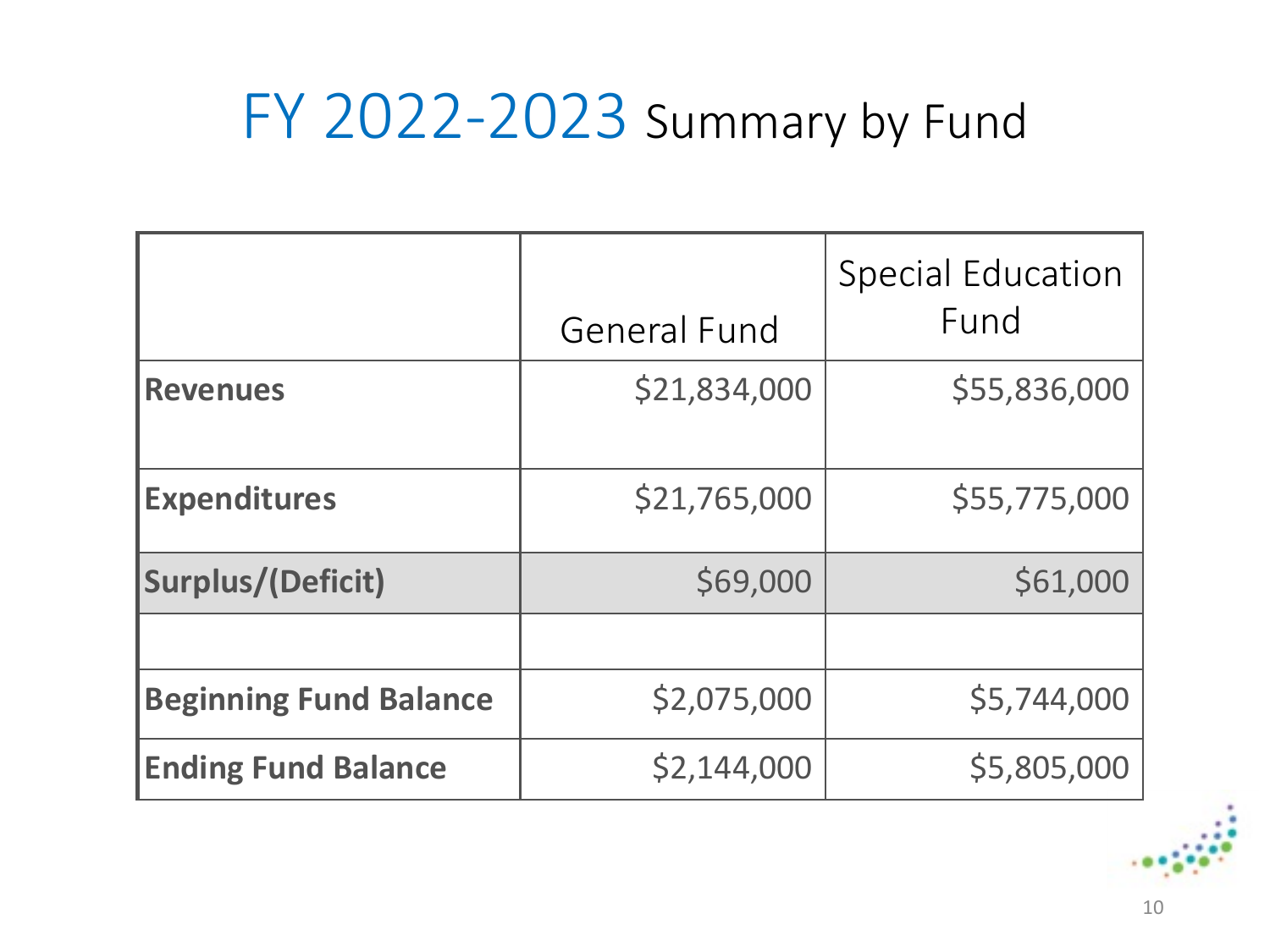# General Education Fund Revenue Sources

2022-23 Revenue

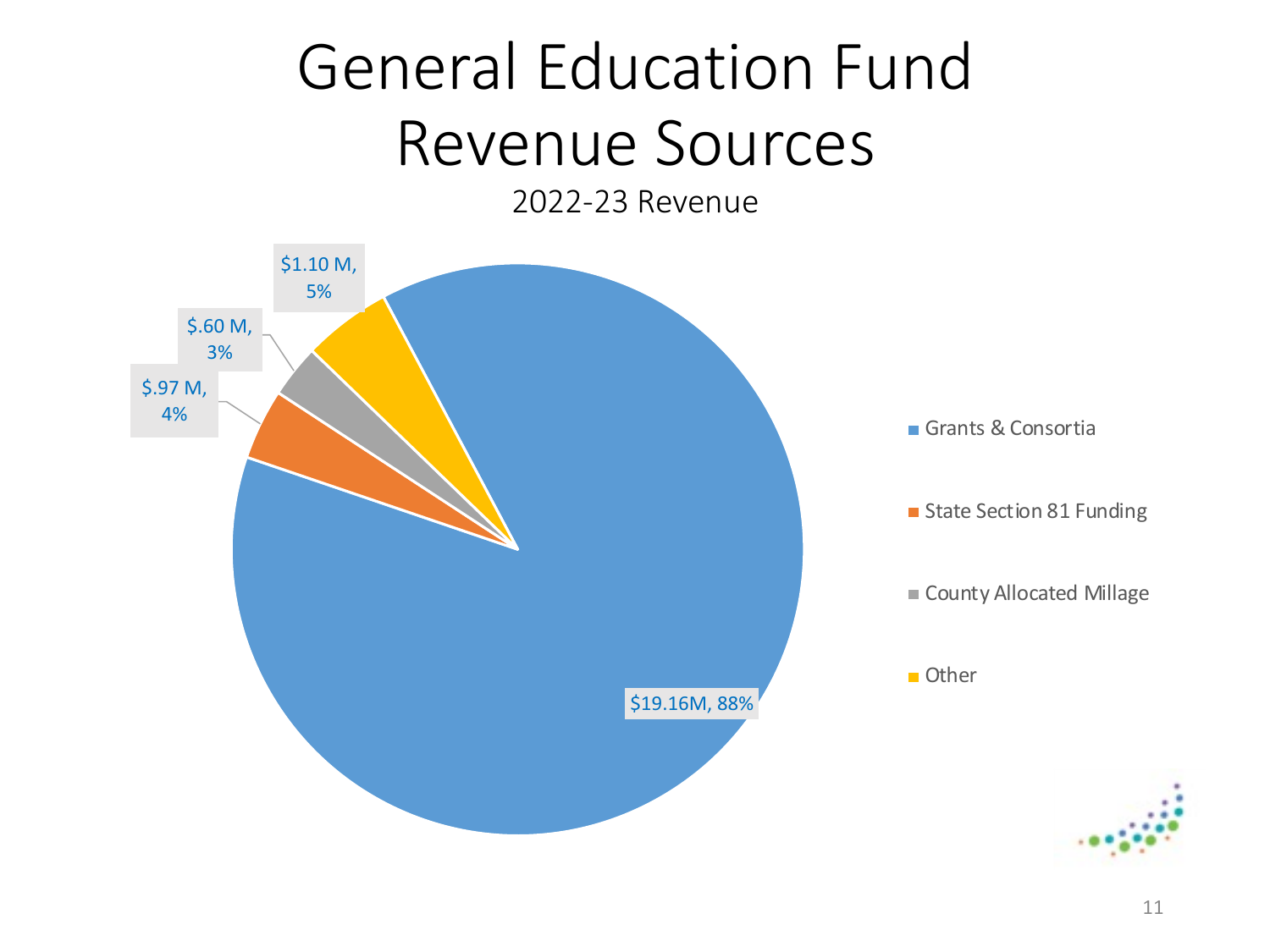#### General Education Fund Grants & Collaborative Service Budgets

| <b>Regional Transportation</b>                              | \$8,952,000  |
|-------------------------------------------------------------|--------------|
| <b>Early Childhood Grants</b>                               | 5,158,000    |
| <b>Career Development</b>                                   | 2,311,000    |
| <b>General Education Social Work/Mental Health</b>          | 947,000      |
| Technology Staff                                            | 745,000      |
| <b>Administrative Software</b>                              | 380,000      |
| <b>WAY Alternative School</b>                               | 314,000      |
| <b>Other (Regional Asst Grant, Homeless, Early Lit etc)</b> | 353,000      |
| <b>Total</b>                                                | \$19,160,000 |

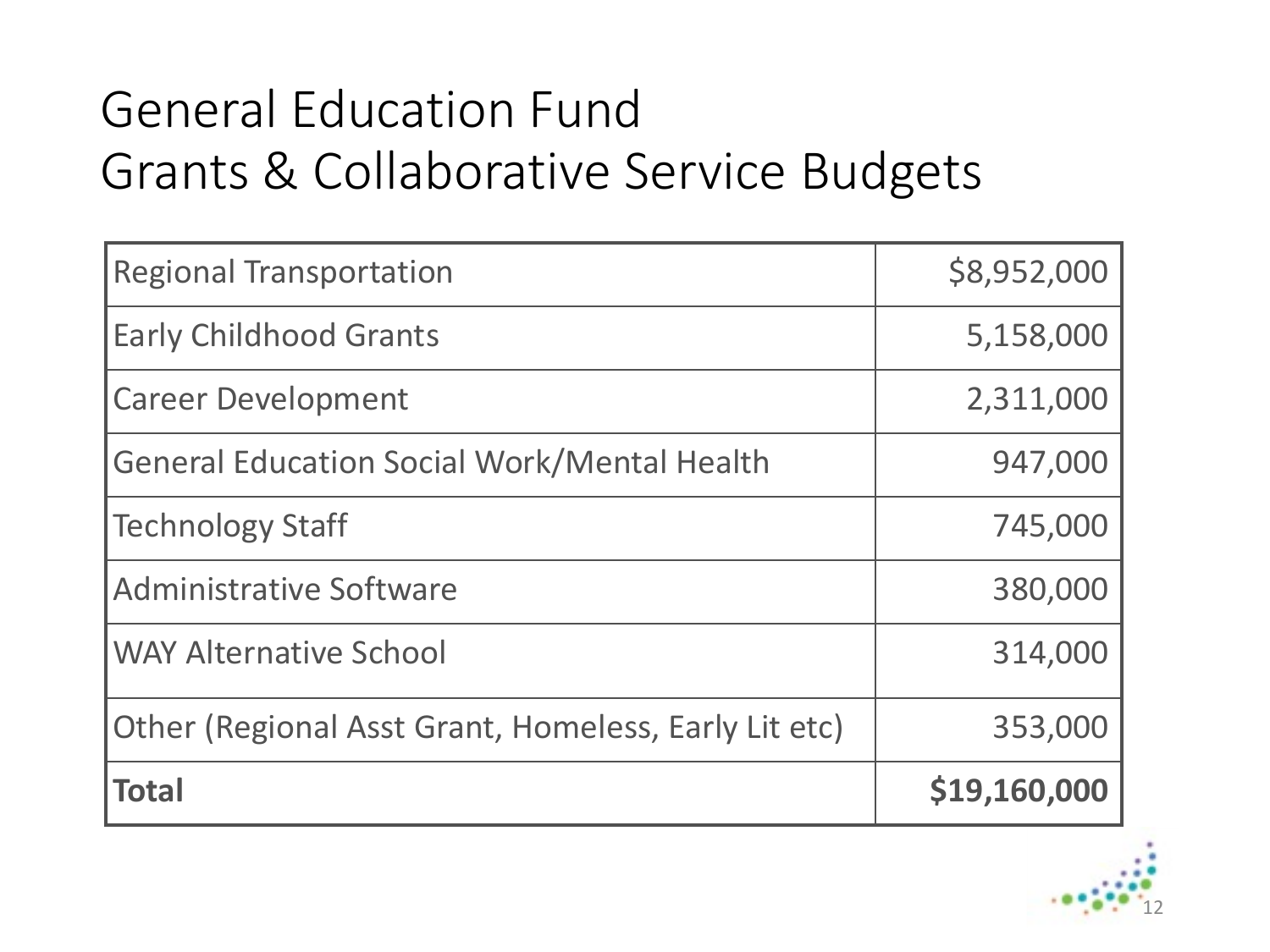## State & Local General Education Fund Expenditure Budgets

| Administrative Services                 | \$1,527,000 |
|-----------------------------------------|-------------|
| <b>Instructional Staff Development</b>  | 954,000     |
| County Truancy Officer/Pupil Accounting | 124,000     |
| <b>ITOTAL</b>                           | \$2,605,000 |

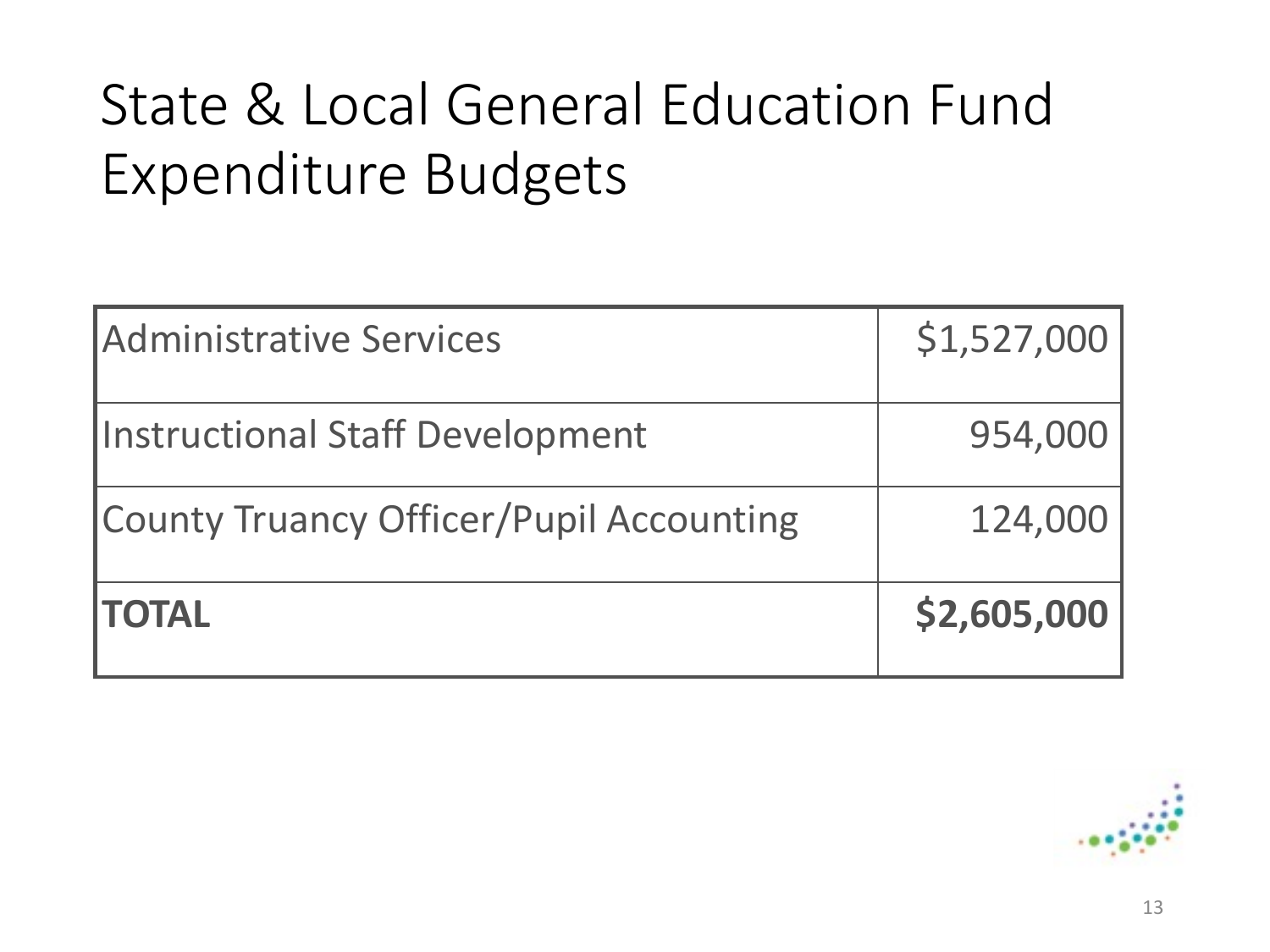## Special Education Fund Revenue Sources

#### 2022-23 Revenue



- **Special Education Millage (2.145 mills)**
- **Special Education Millage Restoration** (0.987 mills)
- **State Special Education Reimbursement**
- **Federal & State Grants**
- Other State & local revenue

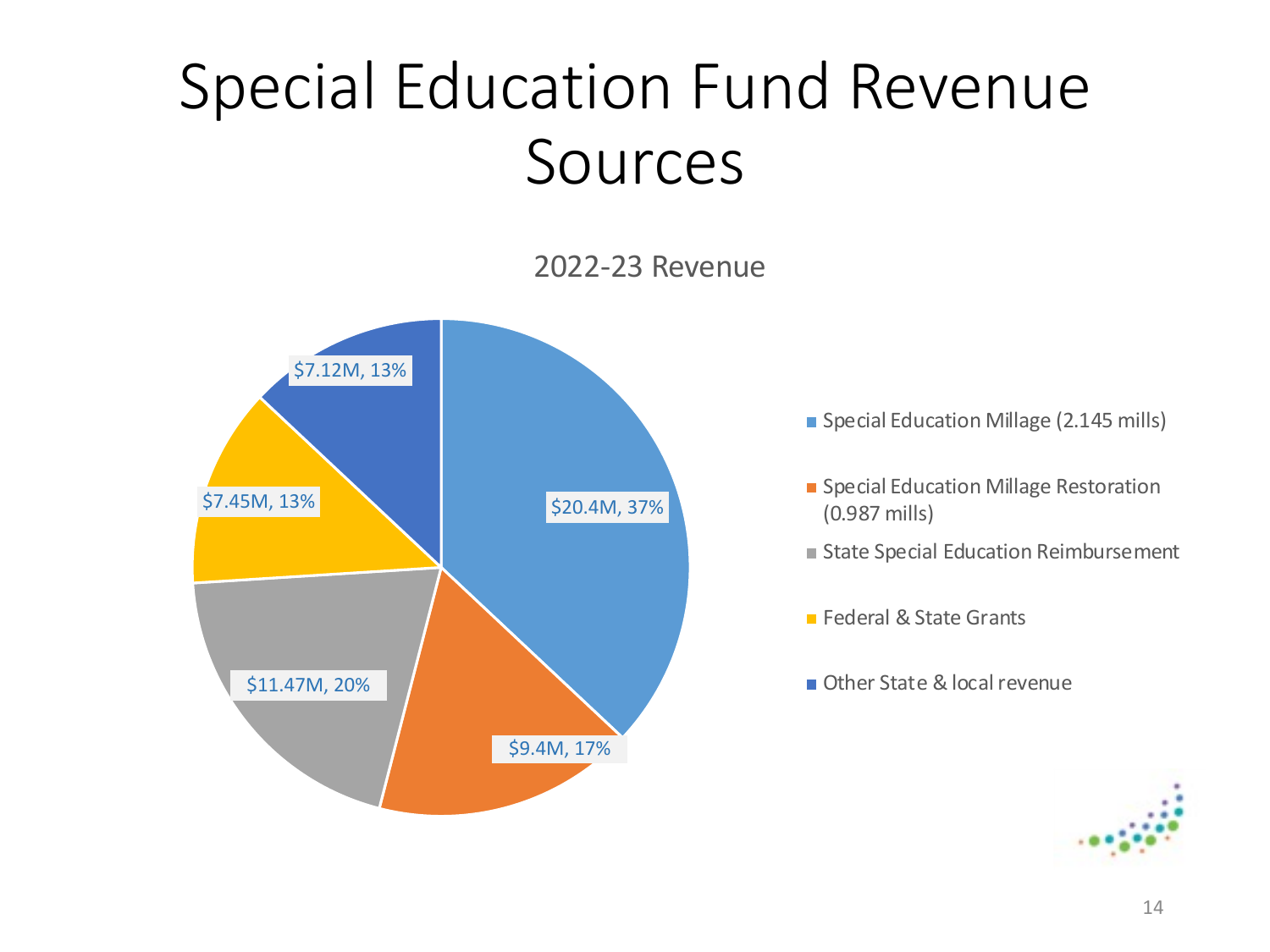## Special Education Fund Expenditure Budgets

| <b>Special Education Directors &amp; Instructional Support</b><br><b>Staff in Local Districts</b>                                                     | \$25,419,000 |
|-------------------------------------------------------------------------------------------------------------------------------------------------------|--------------|
| <b>Special Education Millage Distribution to Local Districts</b><br>(Includes Headlee Restoration)                                                    | 14,828,000   |
| <b>Center Based (Pathway) Special Education Programs</b>                                                                                              | 6,526,000    |
| <b>Specialized Transportation</b>                                                                                                                     | 4,675,000    |
| <b>Other Support Services (Special Education ISD Director,</b><br>Compliance Monitoring, Finance, HR, Technology,<br>Operations, Capital Outlay etc.) | 4,327,000    |
| <b>Total</b>                                                                                                                                          | \$55,775,000 |